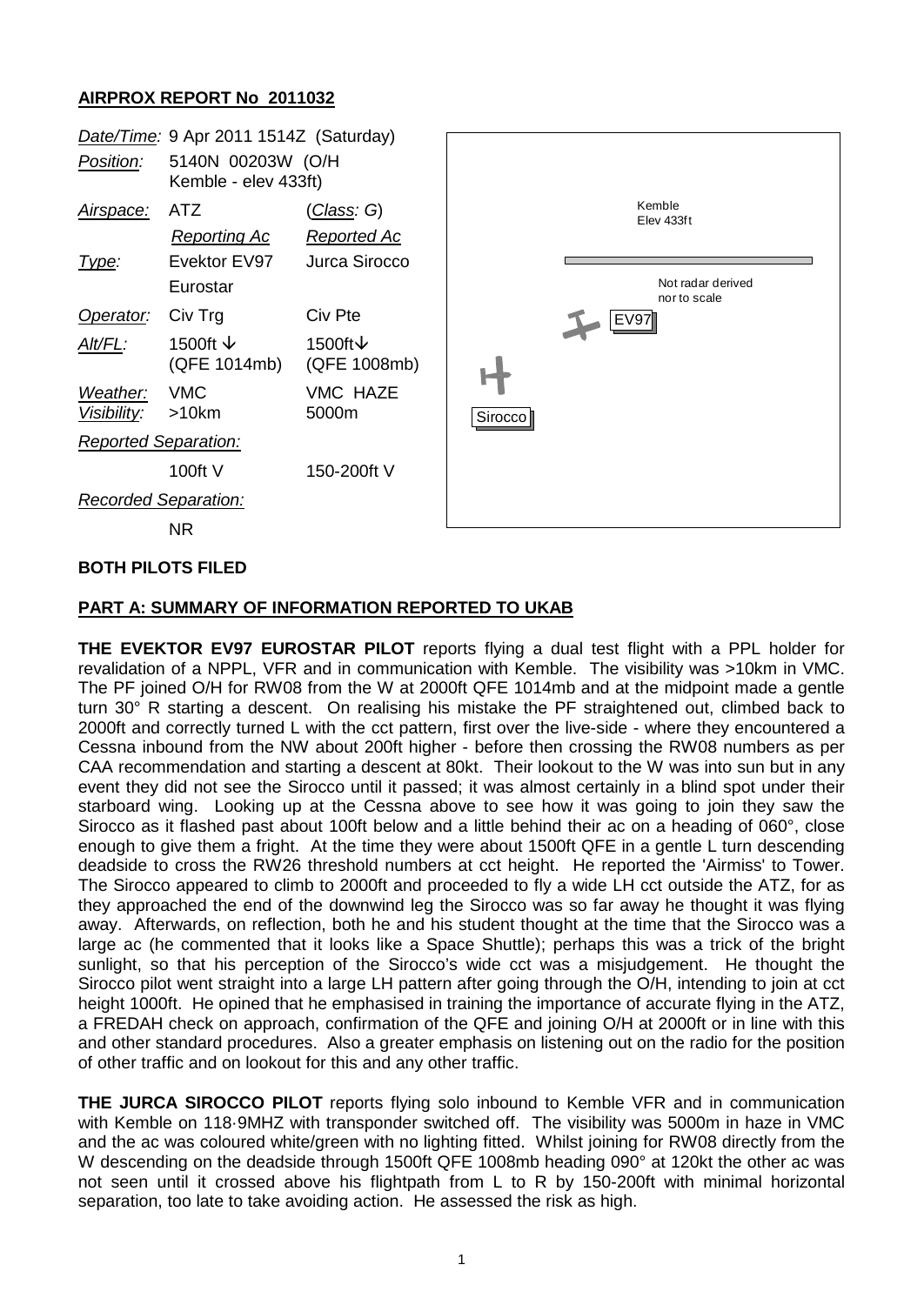**THE KEMBLE FISO** reports on duty in the VCR when an Airprox was reported at 1515Z by the pilot of an EV97 Eurostar against a Jurca Sirocco. Both ac were joining via the O/H for RW 08LH in good VMC conditions (+10km, FEW 040, QFE 1014 [actually 1008mb]). Aerodrome traffic levels were light with 3 ac joining, 1 outbound VFR SE'ly and 1 pending departure. The Sirocco was the third of the 3 ac to request join and was given relevant TI on cct and joining traffic. At the time the Airprox was reported the EV97 was over the RW heading S and descending crosswind towards the deadside. The Sirocco was seen to join straight down the RW (heading 080°) at a level slightly below the EV97. The Airprox was witnessed by the second FISO (on duty as VCR Assistant) who mentioned, a few moments before the Airprox was reported, that separation appeared to be compromised.

The pilot of the Sirocco was later interviewed by the Operations Manager later in the day who confirmed that he had not seen the Eurostar until after they had passed. The pilot of the EV97 confirmed that he was submitting an occurrence report to the CAA for investigation. Both pilots were reminded of the need for care to be taken whilst flying in the cct and in particular to joining at the correct heights.

**ATSI** reports that the Airprox was believed to have occurred at 1514, within the ATZ at Kemble Airport, which consists of a circle, radius 2nm, centred on RW08/26 and extends to 2000ft above the aerodrome elevation (436ft).

The Airprox was reported by the pilot of an EV-97 Eurostar Microlight operating on a local detail from Kemble. The second ac was a Jurca Sirocco, inbound to Kemble from Badminton.

A FISO service was provided at Kemble. Traffic levels were reported as light with RW08 in use.

CAA ATSI had access to RT recording and radar recording provided by NATS Swanwick, together with written reports from both pilots and the FISO.

Although not a requirement, Kemble do provide an RT recording facility, but on this occasion the recorder failed to record time signals. The transcription was therefore aligned to the time of the Airprox occurrence at 1514 UTC.

The FISO reported the weather conditions as good VMC (+10km FEW040). The written reports from the EV97 pilot and FISO indicate that the QFE was 1014, however the RT transcript and ATSU confirm that the QFE was 1008. The weather for Lyneham is provided; METAR EGDL 091450Z 09010KT 9999 FEW045 BKN300 19/09 Q1023 BLU NOSIG=

At 1508:40, the EV97 pilot called Kemble Information and reported*, "(EV97)c/s returning from the west approximately four miles out for an overhead join."* The FISO replied, *"(EV97)c/s report overhead er for runway zero eight lefthand the Q F E one zero zero eight one aircraft descending deadside one aircraft joining from the northeast."* The EV97 pilot acknowledged*,"QFE one zero zero eight for zero eight left hand (EV97)c/s."*

At 1509:23, the Sirocco pilot called, *"(Sirocco)c/s is returning to you from Badminton present position five miles west of the field at two thousand feet er request joining instructions over."* The FISO replied, *"(Sirocco)c/s Runway zero eight the Q F E is one zero zero eight er circuit traffic is about to report downwind er I've got one joining from the northeast one other aircraft joining from the west."* The Sirocco pilot responded, *"(Sirocco)c/s runway zero eight lefthand Q F E one zero zero eight.*"

At 1511:23, the EV97 pilot reported O/H.

At 1512:35, the FISO advised another flight that was climbing towards the O/H before setting course, *".....look for traffic in the overhead descending deadside and traffic joining from the west via the overhead.*"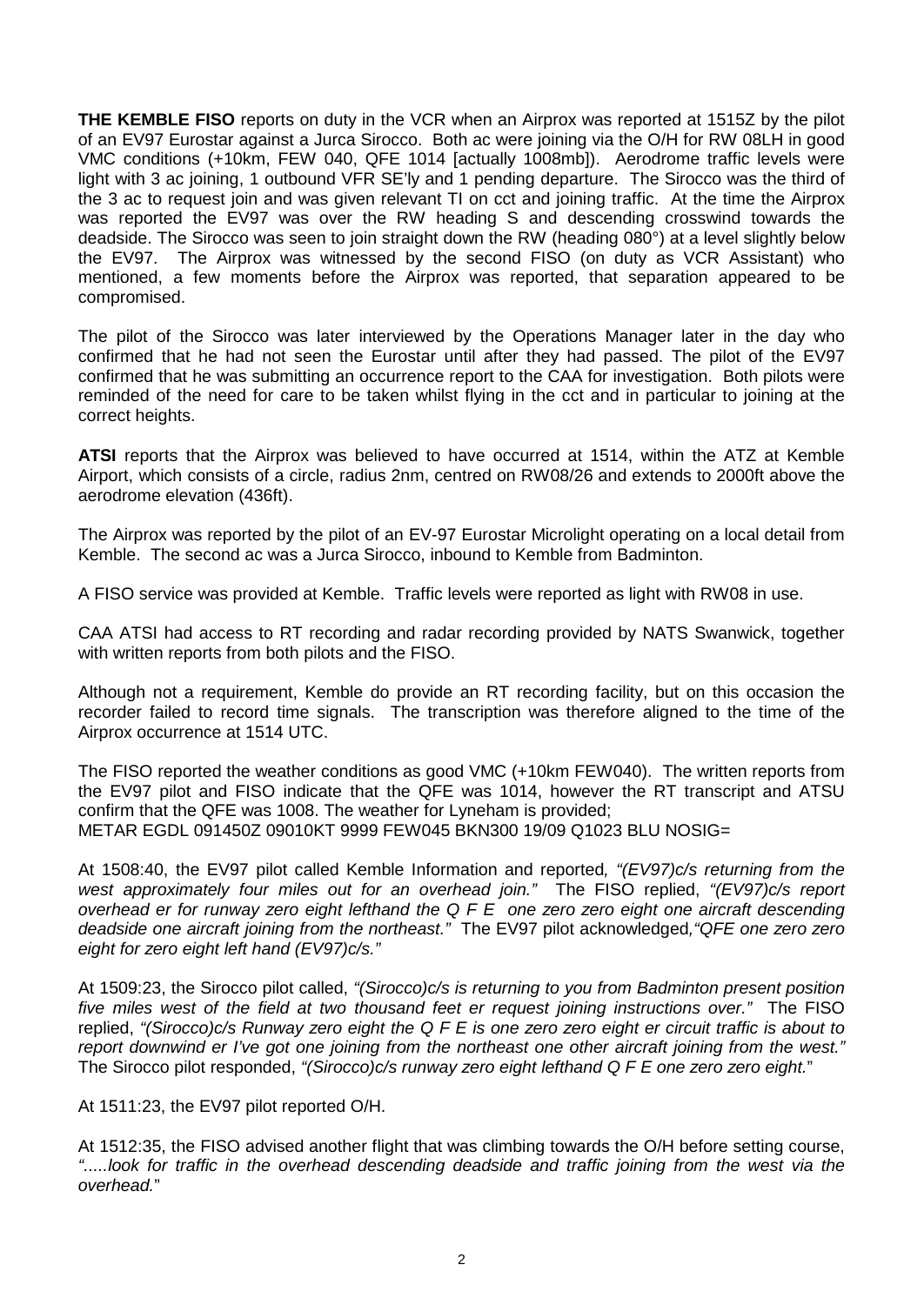At 1513:39, the Sirocco pilot reported O/H and the FISO advised, *"(Sirocco)c/s one aircraft low over the piano keys one aircraft established base leg."* The Sirocco pilot replied, *"Roger"* and the FISO added, *"I've got one other Eurostar reported in the overhead unsighted to me.*"

At 1514:00, the EV97 pilot reported the Airprox, *"Er Kemble (EV97)c/s descending deadside I'd just like too report an Airmiss with the traffic going e-west to east at about fifteen hundred feet.*" This was acknowledged by the FISO followed by a crossed transmission believed to be to the Sirocco, *"Gol...... for zero eight."* The Sirocco pilot acknowledged the call with *"Roger.*"

The FISO's written report indicated that EV97 was O/H the RW heading S and descending towards the deadside and the Sirocco was observed to join straight down the RW heading 080°.

The EV97 pilot's written report indicated that the EV97 ac was at a height of 1500ft and the Sirocco was 100ft below.

Using the radar recording it was not possible to identify the ac concerned or the occurence itself; however, at 1514:12, radar recording shows three contacts in the Kemble overhead. One contact is crossing the threshold area of RW08 tracking S and another contact is tracking 085° and positioned 0·5nm S of the RW.

At 1517:32 the FISO asked the EV97 pilot*, "....confirm visual with the er Sirocco.*" The EV97 pilot responded*, "Is er that the aircraft on and extremely wide left base over.*" This FISO advised, *"affirm"* and the EV97 pilot confirmed the Sirocco was the ac involved in the Airprox.

The FISO provided information to both flights. The Manual of Flight Information Services, CAP410 Part B, Chapter 1, Page 1, Paragraph 2.1, states:

'The FISO has the following specific responsibilities:

a) issuing information to aircraft flying in the aerodrome traffic zone to assist the pilots in preventing collisions.

The written reports from both pilots indicated that they each sighted the other late.

### **PART B: SUMMARY OF THE BOARD'S DISCUSSIONS**

Information available included reports from the pilots of both ac, transcripts of the relevant RT frequencies, radar video recordings, a report from the FISO involved and a report from the appropriate ATC authority.

With both the EV97 and Jurca Sirocco joining the cct, both crews were responsible for maintaining their own separation from other traffic through see and avoid. The EV97 pilot had reported approaching from the W to execute an O/H join and the FISO issued appropriate TI to aid their SA on other traffic, which included traffic joining from the NE, a Cessna. The Sirocco pilot had then called, also inbound from the W, and was given TI by the FISO, including that on the EV97. However, the Sirocco pilot did not declare his intentions of how he intended to integrate into the traffic pattern. After the EV97 pilot reported O/H the FISO informed departing traffic about the EV97 descending O/H and the Sirocco, which he believed was also joining via the O/H, the norm being a standard O/H join unless stated otherwise. About 1min later the Sirocco reported O/H and was told about the EV97 O/H but unsighted to the FISO. It was then that the Airprox occurred. Members sympathised with the EV97 pilot's predicament as he would not have been expecting the Sirocco to be joining as it did and unannounced, however Members agreed that both ac were still joining the cct to fit in with other traffic already established in the visual cct pattern. The EV97 crew were looking up at the Cessna above when the Sirocco was first seen as it passed slightly behind and 100ft underneath their ac, effectively a non-sighting and a part cause of the Airprox. The Sirocco pilot elected to join directly onto the deadside descending, only seeing the EV97 as it crossed from L to R 150-200ft above, with no time to take avoiding action, which Members agreed was effectively a non